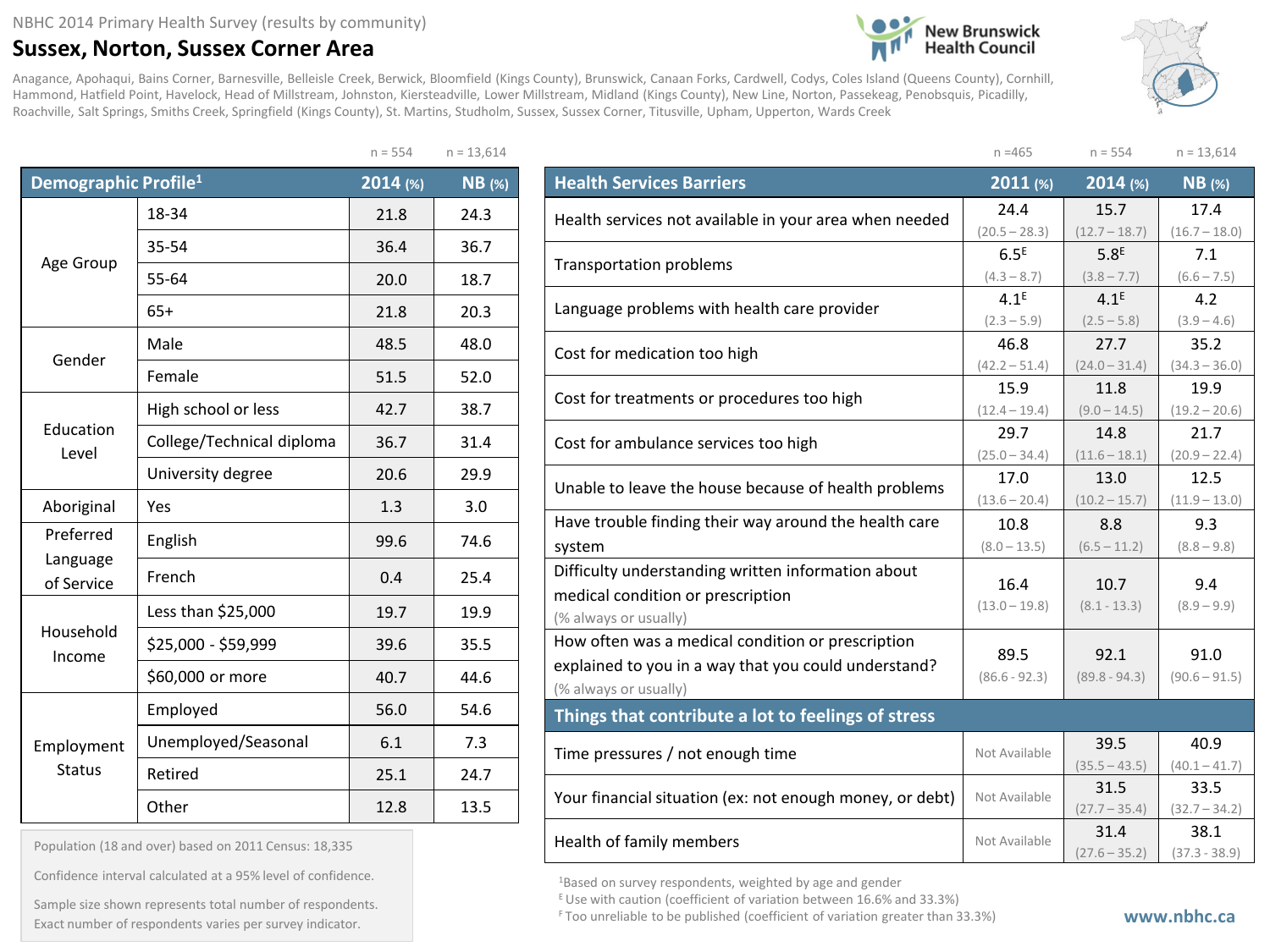## **Sussex, Norton, Sussex Corner Area**

 $\uparrow$  = Higher than 2011 results

 $\mathbf{\Psi}$  = Lower than 2011 results

| $n = 465$ | $n = 554$ | $n = 554$ | $n = 13.614$ |
|-----------|-----------|-----------|--------------|

|                                                  | $n = 465$        | $n = 554$        | $n = 13,614$    |
|--------------------------------------------------|------------------|------------------|-----------------|
| <b>Health Profile</b>                            | 2011 (%)         | 2014 (%)         | $NB$ (%)        |
| Self-rated Health (% very good or excellent)     | 55.0             | 53.9             | 50.5            |
|                                                  | $(50.5 - 59.5)$  | $(49.8 - 58.0)$  | $(49.6 - 51.3)$ |
| Self-rated mental or emotional health            | Not Available    | 67.0             | 65.4            |
| (% very good or excellent)                       |                  | $(63.1 - 70.8)$  | $(64.6 - 66.2)$ |
| "My health largely depends on how well I take    | 55.6             | 58.3             | 55.2            |
| care of myself" (% strongly agree)               | $(51.1 - 60.1)$  | $(54.2 - 62.3)$  | $(54.4 - 56.0)$ |
| Number of prescription medications taken on a    | 11.9             | 12.9             | 15.2            |
| regular basis $3$ (% 6 or more)                  | $(8.4 - 15.4)$   | $(9.5 - 16.2)$   | $(14.5 - 15.9)$ |
| Discuss regularly with a health professional on  | 32.9             | $\sqrt{22.9}$    | 25.4            |
| improving health or preventing illness           | $(28.4 - 37.4)$  | $(19.4 - 26.4)$  | $(24.7 - 26.1)$ |
| (% always or usually)                            |                  |                  |                 |
| How long have you been seeing the same family    | 74.5             | 72.7             | 73.0            |
| doctor? (% 5 years or more)                      | $(70.4 - 78.6)$  | $(68.9 - 76.4)$  | $(72.2 - 73.7)$ |
| Are you limited in doing activities because of a |                  |                  |                 |
| physical or mental condition, or a health        | Not<br>Available | 20.8             | 22.1            |
| problem? (% yes)                                 |                  | $(17.4 - 24.1)$  | $(21.4 - 22.8)$ |
| <b>Memory Loss</b>                               |                  |                  |                 |
| Someone in household has a memory problem        | Not              | 10.2             | 9.9             |
|                                                  | Available        | $(7.8 - 12.7)$   | $(9.4 - 10.4)$  |
| that interferes with day to day function         | Not              | 3.7 <sup>E</sup> | 3.9             |
|                                                  | Available        | $(2.1 - 5.2)$    | $(3.6 - 4.2)$   |
| <b>Health Behaviours</b>                         |                  |                  |                 |
| Eating fruits and vegetables                     | Not Available    | 47.7             | 50.4            |
| (% 5 portions or more a day)                     |                  | $(43.6 - 51.8)$  | $(49.5 - 51.2)$ |
| Moderate or vigorous physical activity           | Not Available    | 51.6             | 49.0            |
| (% at least 2 % hours a week)                    |                  | $(47.5 - 55.7)$  | $(48.1 - 49.8)$ |
| Current smoker                                   | Not Available    | 17.1             | 19.2            |
| (% daily or occasional)                          |                  | $(14.0 - 20.2)$  | $(18.5 - 19.8)$ |
| Unhealthy weight                                 | Not Available    | 35.7             | 30.8            |
| (% obese)                                        |                  | $(31.7 - 39.7)$  | $(30.0 - 31.6)$ |

| <b>Chronic Health</b><br>Conditions <sup>1</sup> | $2011$ (%)              | $2014$ (%)              | $2014^2$ (#) | <b>NB</b> (%)           |
|--------------------------------------------------|-------------------------|-------------------------|--------------|-------------------------|
| One or more chronic                              | 58.5                    | 60.1                    | 11,026       | 61.6                    |
| health conditions <sup>3</sup>                   | $(54.0 - 63.0)$         | $(56.1 - 64.2)$         |              | $(60.8 - 62.4)$         |
| High blood pressure                              | 28.0<br>$(24.0 - 32.0)$ | 28.4<br>$(24.7 - 32.1)$ | 5,199        | 27.0<br>$(26.2 - 27.7)$ |
|                                                  | 20.3                    | 20.7                    |              | 17.4                    |
| Arthritis                                        | $(16.6 - 23.9)$         | $(17.3 - 24.0)$         | 3,787        | $(16.8 - 18.0)$         |
|                                                  | 13.7                    | 15.2                    |              | 16.4                    |
| Gastric Reflux (GERD)                            | $(10.6 - 16.7)$         | $(12.3 - 18.2)$         | 2,794        | $(15.8 - 17.0)$         |
|                                                  | 14.5                    | 14.8                    |              | 14.0                    |
| Chronic pain                                     | $(11.3 - 17.7)$         | $(11.9 - 17.7)$         | 2,713        | $(13.5 - 14.6)$         |
|                                                  | 10.5                    | 13.3                    |              | 14.9                    |
| Depression                                       | $(7.7 - 13.2)$          | $(10.5 - 16.1)$         | 2,438        | $(14.3 - 15.5)$         |
| <b>Diabetes</b>                                  | 11.4                    | 11.7                    |              | 10.7                    |
|                                                  | $(8.5 - 14.2)$          | $(9.1 - 14.3)$          | 2,144        | $(10.1 - 11.2)$         |
| Cancer                                           | 8.1                     | 8.6                     |              | 8.3                     |
|                                                  | $(5.6 - 10.5)$          | $(6.3 - 10.8)$          | 1,568        | $(7.8 - 8.7)$           |
| Heart disease                                    | 7.1 <sup>E</sup>        | 8.5                     | 1,555        | 8.3                     |
|                                                  | $(4.8 - 9.4)$           | $(6.2 - 10.8)$          |              | $(7.9 - 8.8)$           |
| Asthma                                           | 10.9                    | 8.2                     | 1,501        | 11.8                    |
|                                                  | $(8.1 - 13.7)$          | $(5.9 - 10.4)$          |              | $(11.3 - 12.4)$         |
| Emphysema or COPD                                | 2.4E                    | 2.6 <sup>E</sup>        | 479          | 3.0                     |
|                                                  | $(1.0 - 3.8)$           | $(1.3 - 3.9)$           |              | $(2.7 - 3.3)$           |
| Stroke                                           | F                       | F                       | 286          | 2.5                     |
|                                                  |                         |                         |              | $(2.2 - 2.8)$           |
| Mood disorder other                              | F                       | F                       | 234          | 3.0                     |
| than depression                                  |                         |                         |              | $(2.7 - 3.2)$           |

Confidence interval calculated at a 95% level of confidence.

Symbols  $\bigwedge$  and  $\bigvee$  indicate a statistically significant difference at the 95% level of confidence.

Sample size shown represents total number of respondents. Exact number of respondents varies per survey indicator.

<sup>1</sup> Self-reported based on survey respondents

<sup>2</sup> Estimated number of citizens who have the selected chronic health condition

<sup>3</sup> Among the twelve chronic health conditions listed in table located at the right of this page.

 $E$  Use with caution (coefficient of variation between 16.6% and 33.3%)

F Too unreliable to be published (coefficient of variation greater than 33.3%)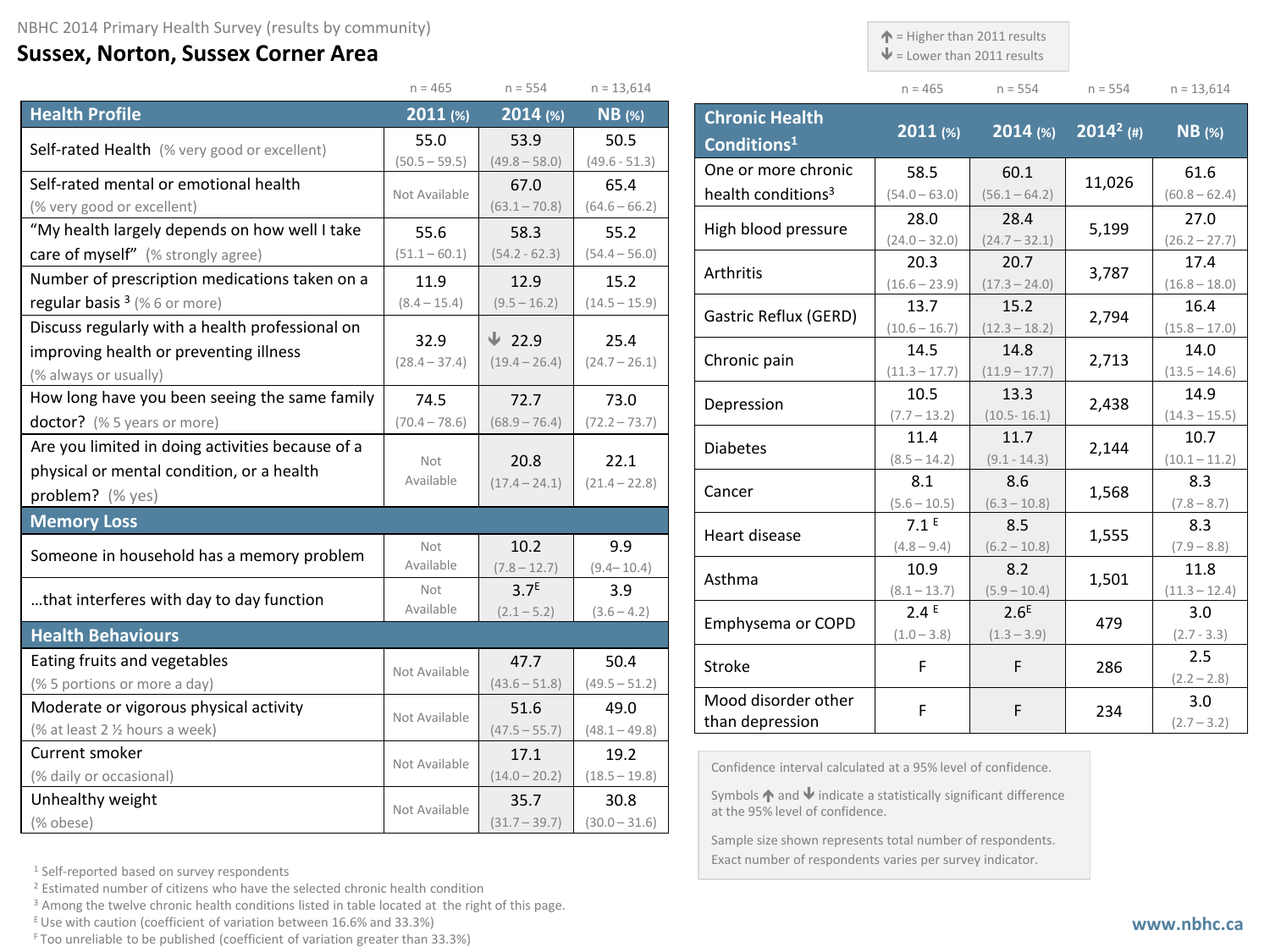|                        |         | NBHC 2014 Primary Health Survey (results by community)<br><b>Sussex, Norton, Sussex Corner Area</b>                                                                                       |                         |                         | $B =$ Better than 2011 results<br>$W =$ Worse than 2011 results |                         |                         |
|------------------------|---------|-------------------------------------------------------------------------------------------------------------------------------------------------------------------------------------------|-------------------------|-------------------------|-----------------------------------------------------------------|-------------------------|-------------------------|
|                        |         |                                                                                                                                                                                           |                         | $n = 465$               | $n = 5.54$                                                      | 1 to 33                 | $n=13,614$              |
|                        |         | <b>Primary Health Indicator</b>                                                                                                                                                           | 2011                    | 2014                    | Rank <sup>2</sup>                                               | <b>NB</b>               |                         |
|                        |         | <b>Accessibility</b><br>The ability of patients/clients to obtain care/service at the right place and the right time, based on respective needs, in the official language of their choice |                         |                         |                                                                 |                         |                         |
|                        | $A-1$   | Has a personal family doctor (% yes)                                                                                                                                                      |                         | 92.9<br>$(90.6 - 95.2)$ | 96.0<br>$(94.4 - 97.6)$                                         | 8                       | 92.1<br>$(91.7 - 92.5)$ |
|                        | $A-2$   | Calling family doctor's office during regular practice hours (% very easy or somewhat easy)                                                                                               |                         | 78.9<br>$(75.0 - 82.8)$ | 82.3<br>$(79.1 - 85.5)$                                         | 10                      | 78.3<br>$(77.6 - 79.0)$ |
|                        | $A-3$   | Family doctor has extended office hours (after 5pm or on weekends) (% yes)                                                                                                                |                         |                         | 20.5<br>$(17.1 - 23.9)$                                         | 8                       | 16.2<br>$(15.6 - 16.8)$ |
| Personal Family Doctor | $A - 4$ | Family doctor has an after-hour arrangement when office is closed (% yes)                                                                                                                 |                         | 16.0<br>$(12.5 - 19.5)$ | 11.2<br>$(8.5 - 13.9)$                                          | 28                      | 18.2<br>$(17.5 - 18.9)$ |
|                        |         | (% on same day or next day)                                                                                                                                                               | 29.0<br>$(24.7 - 33.3)$ | 36.4<br>$(32.2 - 40.6)$ | 7                                                               | 30.1<br>$(29.3 - 30.9)$ |                         |
|                        | $A-5$   | How quickly appointment can be made with family doctor<br>(% within 5 days)                                                                                                               |                         | 58.3<br>$(53.5 - 63.1)$ | 65.7<br>$(61.6 - 69.8)$                                         | 11                      | 60.3<br>$(59.4 - 61.2)$ |
|                        | $A-6$   | Nurse working with family doctor who is regularly involved in health care (% yes)                                                                                                         |                         |                         | 24.6<br>$(20.9 - 28.2)$                                         | 22                      | 27.5<br>$(26.7 - 28.3)$ |
|                        | $A-7$   | Has access to a <b>primary health team<sup>3</sup></b> (% yes)                                                                                                                            |                         | 32.7<br>$(28.4 - 37.0)$ | $w$ 24.8<br>$(21.3 - 28.3)$                                     | 24                      | 28.5<br>$(27.8 - 29.2)$ |
|                        | $A-8$   | Wait time at the hospital emergency department (% less than 4 hours)                                                                                                                      |                         | 73.2<br>$(67.3 - 79.1)$ | 76.4<br>$(71.0 - 81.8)$                                         | 14                      | 73.9<br>$(72.7 - 75.1)$ |
|                        | $A-9$   | How often citizens received the health care service they needed in the                                                                                                                    | English $4$             | 97.8<br>$(96.4 - 99.2)$ | 95.9<br>$(94.2 - 97.6)$                                         |                         | 95.2<br>$(94.8 - 95.6)$ |
|                        |         | official language of their choice<br>(% who always received service in language of preference)                                                                                            | French <sup>4</sup>     | F                       | F                                                               |                         | 72.6<br>$(71.0 - 74.2)$ |

 $2$  Indicator rank across 33 communities, from best (1) to worst (33)

<sup>3</sup> Primary health team: Has access to a family doctor and has access to either a nurse practitioner or a nurse or other health professionals at their family doctor's office

<sup>4</sup> Preferred language of service as indicated by respondent in the survey

 $E$  Use with caution (coefficient of variation between 16.7% and 33.3%)

<sup>F</sup> Too unreliable to be published (coefficient of variation greater than 33.3%)

Confidence interval calculated at a 95% level of confidence.

Symbols **B** and **W** indicate a statistically significant difference at the 95% level of confidence.

Sample size shown represents total number of respondents. Exact number of respondents varies per survey indicator.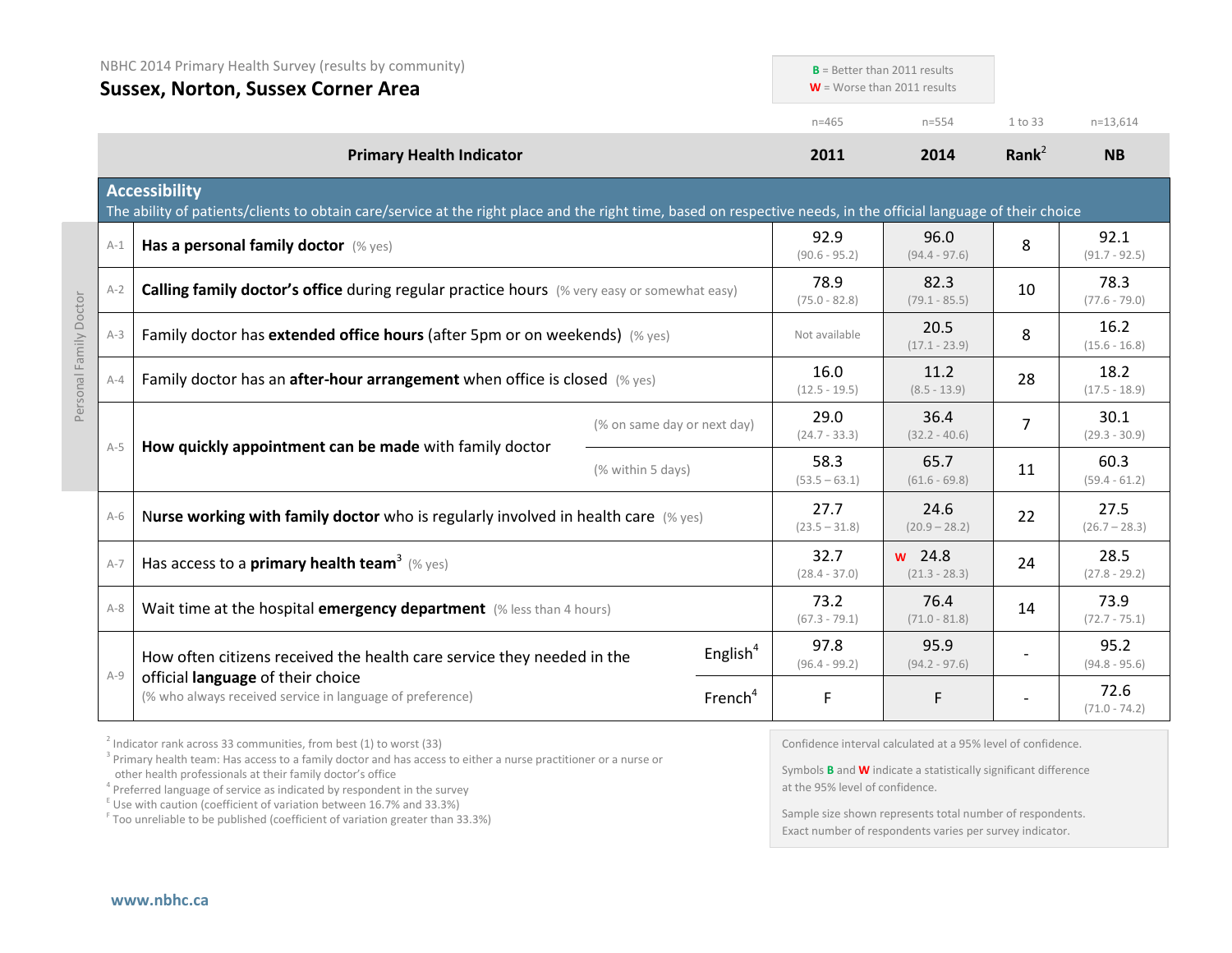|               | NBHC 2014 Primary Health Survey (results by community)                                                                                                                                                                                                                            |                              |                                                                                                                                                                                 |                |                            |
|---------------|-----------------------------------------------------------------------------------------------------------------------------------------------------------------------------------------------------------------------------------------------------------------------------------|------------------------------|---------------------------------------------------------------------------------------------------------------------------------------------------------------------------------|----------------|----------------------------|
|               | <b>Sussex, Norton, Sussex Corner Area</b>                                                                                                                                                                                                                                         |                              | $B =$ Better than 2011 results<br>$W =$ Worse than 2011 results                                                                                                                 |                |                            |
|               |                                                                                                                                                                                                                                                                                   | $n = 465$                    | $n = 554$                                                                                                                                                                       | 1 to 33        | $n=13,614$                 |
|               | <b>Primary Health Indicator</b>                                                                                                                                                                                                                                                   | 2011                         | 2014                                                                                                                                                                            | Rank $2$       | <b>NB</b>                  |
|               | <b>Appropriateness</b><br>Care/service provided is relevant to the patients'/clients' needs and based on established standards                                                                                                                                                    |                              |                                                                                                                                                                                 |                |                            |
| $Q-1$         | Adults 65 and over who received their flu shot in the last year $(\%$ yes)                                                                                                                                                                                                        | Not available                | 74.9<br>$(69.0 - 80.8)$                                                                                                                                                         | $\overline{7}$ | 70.6<br>$(69.2 - 72.0)$    |
| $Q - 2$       | Adults with one or more of four select chronic health conditions <sup>5</sup> who had<br>measurements for blood pressure in the past 12 months (% yes)                                                                                                                            | 98.0<br>$(96.0 - 100.0)$     | 96.1<br>$(93.7 - 98.5)$                                                                                                                                                         | 5              | 91.3<br>$(90.6 - 92.0)$    |
| $Q-3$         | Adults with one or more of four select chronic health conditions <sup>5</sup> who had<br><b>measurements for cholesterol</b> in the past 12 months (% yes)                                                                                                                        | 83.0<br>$(77.7 - 88.3)$      | 79.8<br>$(74.8 - 84.8)$                                                                                                                                                         | 11             | 76.3<br>$(75.2 - 77.4)$    |
| $Q-4$         | Adults with one or more of four select chronic health conditions <sup>5</sup> who had<br><b>measurements for blood sugar in the past 12 months</b> (% yes)                                                                                                                        | 81.9<br>$(76.5 - 87.4)$      | 77.4<br>$(72.1 - 82.7)$                                                                                                                                                         | 13             | 73.9<br>$(72.8 - 75.0)$    |
| $Q-5$         | Adults with one or more of four select chronic health conditions <sup>5</sup> who had<br><b>measurements for body weight</b> in the past 12 months $(\%$ yes)                                                                                                                     | 69.2<br>$(62.8 - 75.7)$      | 54.4<br><b>W</b><br>$(48.2 - 60.6)$                                                                                                                                             | 25             | 59.3<br>$(58.0 - 60.6)$    |
| $Q-6$         | How often family doctor helps citizens coordinate the care from other health care<br>providers and places (% always)                                                                                                                                                              | 73.7<br>$(68.2 - 79.1)$      | 73.7<br>$(68.9 - 78.5)$                                                                                                                                                         | 11             | 70.7<br>$(69.7 - 71.7)$    |
|               | <b>Effectiveness</b><br>Care/service, intervention or action achieves the desired results                                                                                                                                                                                         |                              |                                                                                                                                                                                 |                |                            |
| $Q-7$         | Citizens with a chronic health condition <sup>7</sup> who are confident in controlling and managing<br>their health condition (% very confident)                                                                                                                                  | 41.2<br>$(35.8 - 46.6)$      | 48.0<br>$(43.0 - 53.0)$                                                                                                                                                         | $\overline{7}$ | 42.2<br>$(41.2 - 43.2)$    |
| <b>Safety</b> | Potential risks of an intervention or the environment are avoided or minimized                                                                                                                                                                                                    |                              |                                                                                                                                                                                 |                |                            |
| $Q - 8$       | Citizens with a chronic health condition <sup>7</sup> who know what each of their prescribed<br><b>medications do</b> (% strongly agree)                                                                                                                                          | 46.5<br>$(40.6 - 52.4)$      | 53.3<br>$(47.9 - 58.7)$                                                                                                                                                         | 12             | 47.7<br>$(46.6 - 48.8)$    |
| $Q-9$         | Was harmed due to a medical error or mistake as a result of health care services<br>received in the last 12 months (excluding hospital stay) (% yes)                                                                                                                              | $3.2^{E,6}$<br>$(1.5 - 4.8)$ | $2.0^{E,6}$<br>$(0.9 - 3.1)$                                                                                                                                                    |                | $2.7^{6}$<br>$(2.4 - 3.0)$ |
|               | $2$ Indicator rank across 33 communities, from best (1) to worst (33)<br><sup>5</sup> Self-reported by respondent: Diabetes, heart disease, stroke or high blood pressure<br>$6$ For this type of indicator, a "better" result is achieved when the indicator has a "lower" value |                              | Confidence interval calculated at a 95% level of confidence.<br>Symbols <b>B</b> and <b>W</b> indicate a statistically significant difference<br>at the 95% level of confidence |                |                            |

<sup>7</sup> Self-reported by respondent: Arthritis, asthma, cancer, chronic pain, depression, diabetes, emphysema or COPD, gastric reflux (GERD), heart disease, high blood pressure or hypertension, mood disorder other than depression, or stroke E Use with caution (coefficient of variation between 16.7% and 33.3%)

at the 95% level of confidence.

Sample size shown represents total number of respondents. Exact number of respondents varies per survey indicator.

**[www.nbhc.ca](http://www.nbhc.ca/)**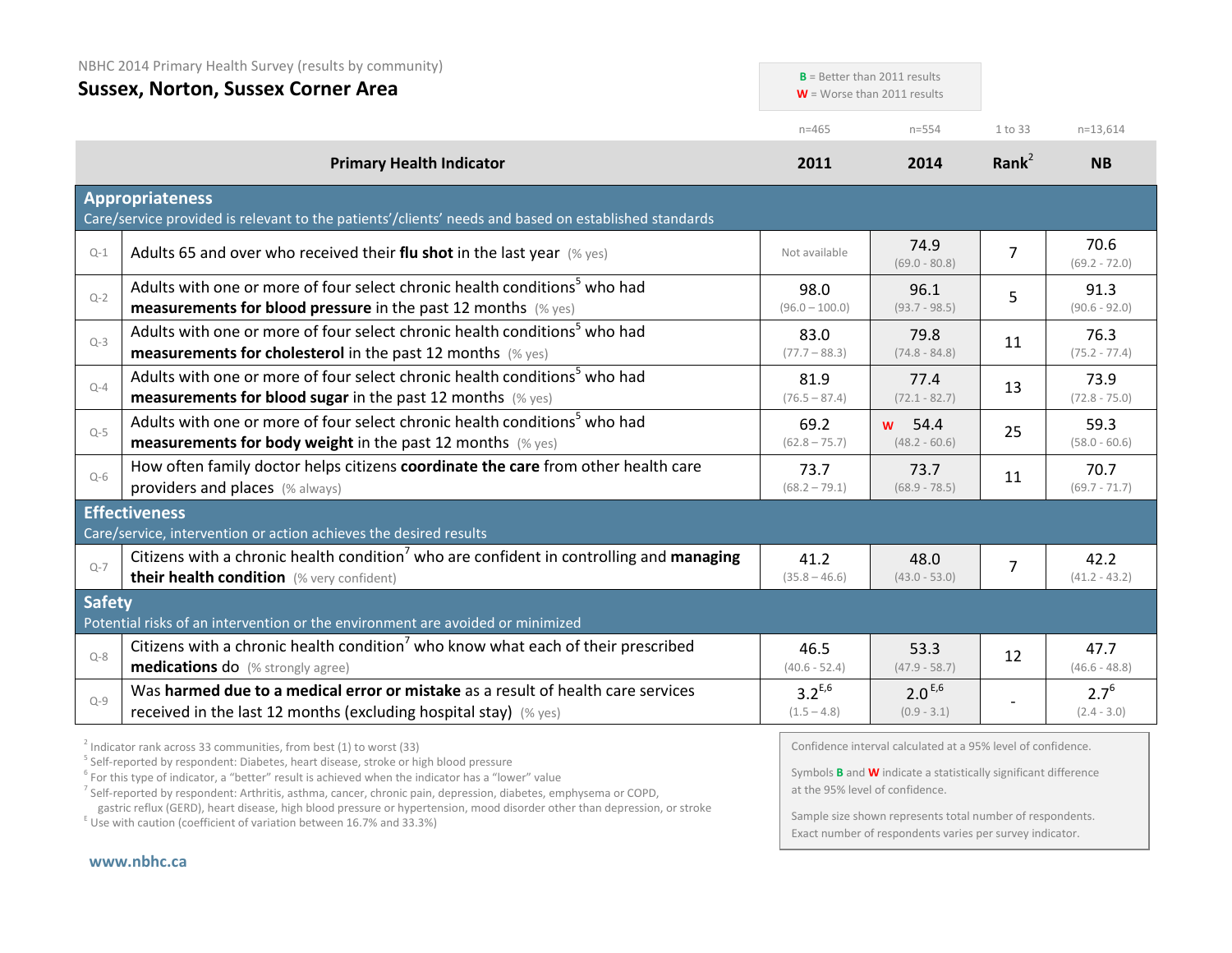| NBHC 2014 Primary Health Survey (results by community) |  |  |  |
|--------------------------------------------------------|--|--|--|
|--------------------------------------------------------|--|--|--|

## **Sussex, Norton, Sussex Corner Area**

|          | SUSSEX, INDITION, SUSSEX COTTIET ATEA<br>$W =$ Worse than 2011 results                                                     |                                   |                                   |          |                               |
|----------|----------------------------------------------------------------------------------------------------------------------------|-----------------------------------|-----------------------------------|----------|-------------------------------|
|          |                                                                                                                            | $n = 465$                         | $n = 554$                         | 1 to 33  | $n=13,614$                    |
|          | <b>Primary Health Indicator</b>                                                                                            | 2011                              | 2014                              | Rank $2$ | <b>NB</b>                     |
|          | <b>Efficiency</b><br>Achieving the desired results with the most cost-effective use of resources                           |                                   |                                   |          |                               |
| $Q - 10$ | Model of care used most often when sick or in need of care from a health professional<br>(% hospital emergency department) | $14.5^{6}$<br>$(11.3 - 17.7)$     | $17.8^{6}$<br>$(14.6 - 21.0)$     | 22       | $11.5^{6}$<br>$(11.0 - 12.0)$ |
| $Q-11$   | Has used Tele-Care or other telephone information lines in the last 12 months (% yes)                                      | 7.8<br>$(5.4 - 10.2)$             | 7.4<br>$(5.2 - 9.6)$              | 12       | 7.4<br>$(7.0 - 7.8)$          |
|          | <b>Use of services</b><br>Using primary health services in the last 12 months                                              |                                   |                                   |          |                               |
| $U-1$    | Visited a personal family doctor (% yes)                                                                                   | 82.5<br>$(79.0 - 86.0)$           | 84.5<br>$(81.5 - 87.5)$           | 8        | 80.3<br>$(79.6 - 81.0)$       |
| $U-2$    | Visited a hospital emergency department (% yes)                                                                            | 50.5<br>$(46.0 - 55.0)$           | 43.5<br>$(39.4 - 47.6)$           | 17       | 41.3<br>$(40.5 - 42.1)$       |
| $U-3$    | Visited a specialist (% yes)                                                                                               | Not available                     | 50.2<br>$(46.1 - 54.3)$           | 31       | 56.4<br>$(55.6 - 57.2)$       |
| $U-4$    | Visited an after-hours clinic or a walk-in clinic (% yes)                                                                  | 9.1<br>$(6.5 - 11.7)$             | 9.8<br>$(7.4 - 12.2)$             | 31       | 24.3<br>$(23.6 - 25.0)$       |
| $U-5$    | Visited an alternative practitioner (% yes)                                                                                | Not available                     | 23.1<br>$(19.6 - 26.6)$           | 19       | 25.2<br>$(24.5 - 25.9)$       |
| $U-6$    | Visited a community health centre (% yes)                                                                                  | 11.9<br>$(9.0 - 14.8)$            | 10.6<br>$(8.1 - 13.1)$            | 9        | 6.9<br>$(6.5 - 7.3)$          |
| $U - 7$  | Used ambulance services (% yes)                                                                                            | 5.7 <sup>E</sup><br>$(3.6 - 7.8)$ | 3.9 <sup>E</sup><br>$(2.3 - 5.5)$ | 30       | 5.7<br>$(5.3 - 6.1)$          |
| $U-8$    | Visited a nurse practitioner (% yes)                                                                                       | 2.4 <sup>E</sup><br>$(1.0 - 3.8)$ | 4.1 <sup>E</sup><br>$(2.5 - 5.7)$ | 28       | 7.7<br>$(7.3 - 8.1)$          |
| $U-9$    | Visited a health professional at a private clinic (% yes)                                                                  | Not available                     | 20.3<br>$(17.0 - 23.6)$           | 24       | 23.7<br>$(23.0 - 24.4)$       |

 $2$  Indicator rank across 33 communities. Under "efficiency" the rank is from best (1) to worst (33). Under "use of services" the rank is from highest (1) to lowest (33)

<sup>6</sup> For this type of indicator, a "better" result is achieved when the indicator has a "lower" value E Use with caution (coefficient of variation between 16.7% and 33.3%)

Confidence interval calculated at a 95% level of confidence.

**B** = Better than 2011 results

Symbols **B** and **W** indicate a statistically significant difference at the 95% level of confidence.

Sample size shown represents total number of respondents. Exact number of respondents varies per survey indicator.